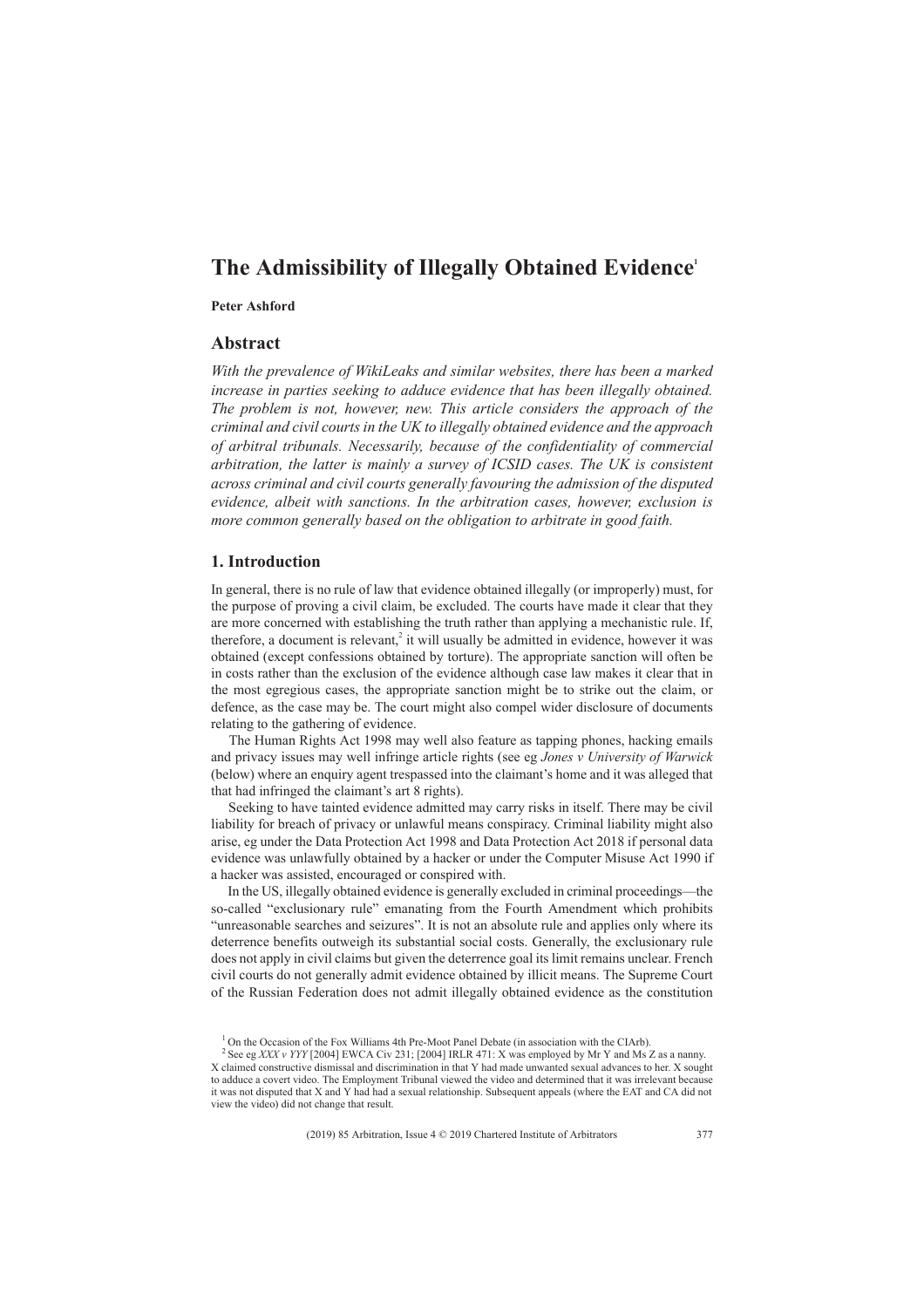provides at art 50 that "in administering justice it shall not be allowed to use evidence received by violating the federal law".<sup>3</sup>

## **2. Criminal proceedings**

The statutory provision which governs the exclusion of evidence in crime is the Police and Criminal Evidence Act 1984 (PACE) s 78. This permits the court to exclude evidence on which the prosecution intends to rely if it appears to the court, having regard to all the circumstances, that the admission of the evidence would have such an adverse effect on the fairness of the proceedings that the court ought not to admit it.

In the criminal field, the courts have considered the application of PACE s 78 in relation to improperly obtained evidence in a number of cases.

• *R. v Khan (Sultan)*<sup>4</sup>

This case involved an admission of guilt obtained by means of an electronic covert listening device installed by police. The defendant's appeal was dismissed as there was no right of privacy in English law and relevant evidence remained admissible, despite being obtained improperly or unlawfully, subject to the court's discretion to exclude it.

 $R. v P^5$ 

This case involved intercepted calls by the police who tapped the phone of a suspected drug offender. The court held that the fair use of intercept evidence at a trial, even where such evidence was unlawfully gained, did not breach the European Convention on Human Rights 1950 art 6, but that the defendants did have a right to challenge the evidence.

• *R. v SL*<sup>6</sup>

Covert surveillance recordings were made by the police with approval under the Police Act 1997 Pt III. The Act was deemed compliant with the Human Rights Act 1998 but the judge did limit the extent of the "highly sensitive" material that would be revealed to the jury; admitting only that which assisted with the essential function of providing a fair trial.

The following principles emerge from these authorities.

- The power to exclude evidence under PACE s 78 is at least as wide as the common law power to exclude evidence in the interests of a fair trial.
- The principle tests for admissibility of evidence are relevance and fairness.
- Relevant evidence is not excluded simply because it has been unlawfully or improperly obtained, this includes evidence obtained in breach of a person's art 8 ECHR rights. Illegally or improperly obtained evidence does not amount to a breach of a person's art 6 ECHR rights.
- Unlawfully or improperly obtained relevant evidence may be excluded if it would have such an adverse effect on proceedings that it would be deemed unfair. Fairness includes fairness to the prosecution and to the defendant. Trial by ambush may be unfair.
- Evidence obtained by flagrant non-use or misuse of authorised procedures may well provide grounds for exclusion because it will affect the fairness of the trial. In extreme cases where the abuse of process is of particular gravity the prosecution may be halted.

<sup>&</sup>lt;sup>3</sup> Constitution of the Russian Federation 1993 (as amended on 21 July 2014) art 50.<br><sup>4</sup> R. *v Khan (Sultan)* [1997] AC 558; [1996] 3 WLR 162.

<sup>&</sup>lt;sup>5</sup> *R. v P* [2002] 1 AC 146; [2001] 2 WLR 463.<br><sup>6</sup> *R. v SL* [2001] EWCA Crim 1829; [2002] Crim LR 584.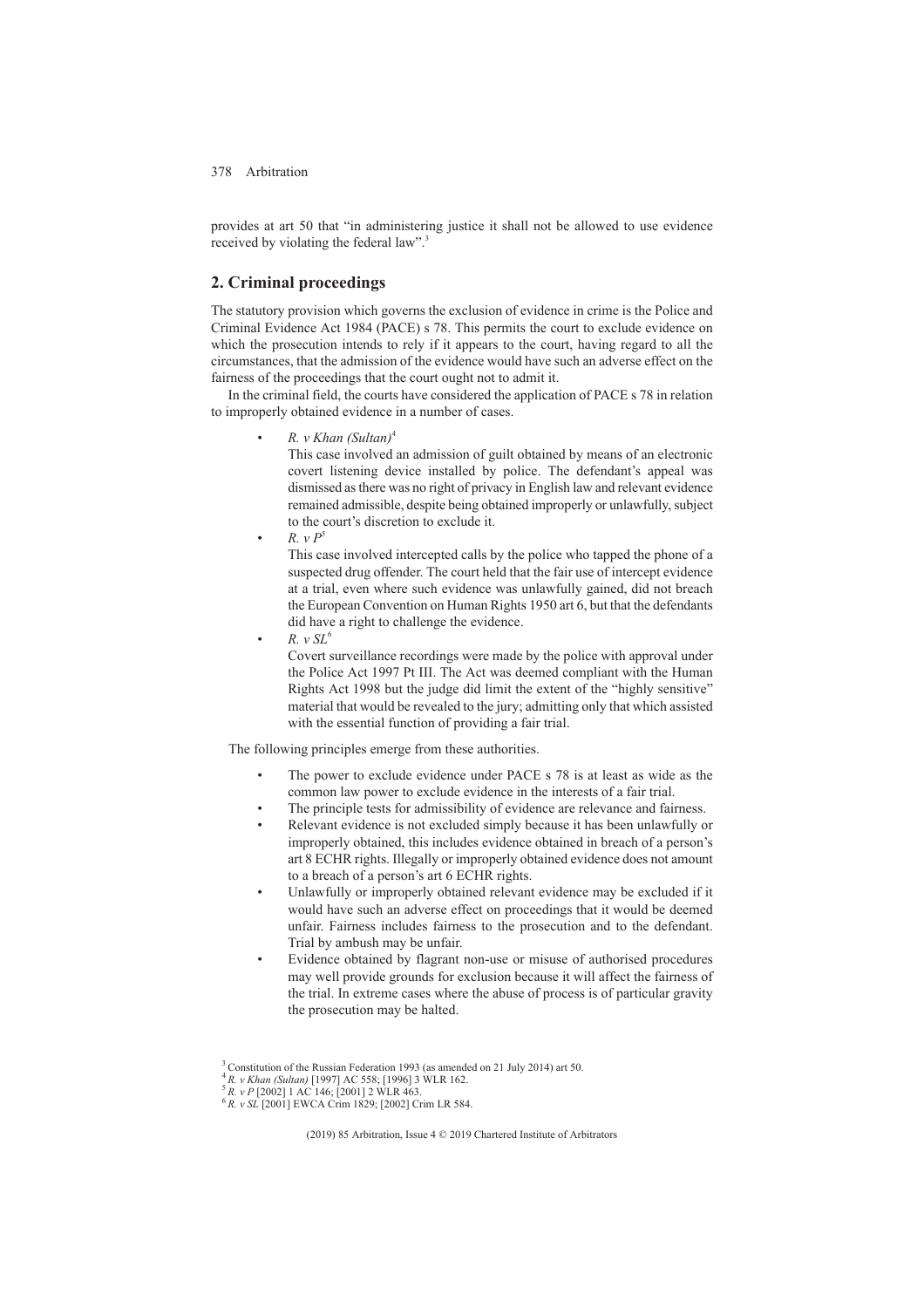The court must consider all the circumstances in determining whether a trial will be fair.

### **3. Civil proceedings**

Thankfully, the courts have only rarely had to consider the more depraved aspects of illegality. In *A v Secretary of State for the Home Department (No.2)*<sup>7</sup> (*Re A (No.2)*), the issue before the House of Lords was whether the Special Immigration Appeals Commission (SIAC) could admit and rely on admission evidence that was or may have been procured by torture inflicted by officials of a foreign state. The minority (Lords Bingham, Hoffmann and Nicholls) considered that such evidence should not be admitted where there was a "real risk" that it had been obtained by torture, but the majority (Lords Hope, Rodger, Carswell and Brown) held that the applicable standard of proof was the balance of probabilities. As to the weight that SIAC should attach to such evidence, once admitted, Lord Hope said8:

"… SIAC should not admit the evidence if it concludes on a balance of probabilities that it was obtained by torture. In other words, if SIAC is left in doubt as to whether the evidence was obtained in this way, it should admit it. *But it must bear its doubt in mind when it is evaluating the evidence* …" (emphasis added)

In *Re B (Children) (Standard of Proof)<sup>9</sup> (Re B)*, concerned care proceedings in the High Court, in which the judge had had to decide whether the threshold criteria for the making of a care order under the Children Act 1989 s 31(2) were satisfied. Allegations of sexual abuse had been made by one of the children against the potential carer. The judge had been unable to find on the balance of probabilities that the child was telling the truth, but concluded that there was a "real possibility" that the abuse had occurred. The judge did not take this possibility into account when considering the s 31(2) criteria, and it was contended on appeal that he should have done. The appeal was dismissed by the Court of Appeal, whose decision was upheld by the House of Lords, on the basis that the trial judge's conclusion amounted, in law, to a finding that the alleged abuse had not occurred. By way of explanation, Lord Hoffmann said that:

"If a legal rule requires a fact to be proved (a 'fact in issue'), a judge or jury must decide whether or not it happened. There is no room for a finding that it might have happened. The law operates a binary system in which the only values are zero and one. The fact either happened or it did not. If the tribunal is left in doubt, the doubt is resolved by a rule that one party or the other carries the burden of proof. If the party who bears the burden of proof fails to discharge it, a value of zero is returned and the fact is treated as not having happened. If he does discharge it, a value of one is returned and the fact is treated as having happened."

This reasoning was echoed by Baroness Hale, as follows:

"In our legal system, if a judge finds it more likely than not that something did take place, then it is treated as having taken place. If he finds it more likely than not that it did not take place, then it is treated as not having taken place. He is not allowed to sit on the fence. He has to find for one side or the other …

To allow the courts to make decisions about the allocation of parental responsibility for children on the basis of unproven allegations and unsubstantiated suspicions … is to confuse the role of the local authority, in assessing and managing risk … with the role of the court in deciding where the truth lies and what the legal consequences

<sup>7</sup> *A v Secretary of State for the Home Department (No 2)* [2005] UKHL 71; [2006] 2 AC 221. <sup>8</sup> *A v Secretary of State for the Home Department (No 2)* [2005] UKHL 71 at [118] Lords Rodger and Carswell

agreed at [145] and [158], respectively.<br><sup>9</sup> *Re B (Children) (Standard of Proof)* [2008] UKHL 35: [2009] 1 AC 11.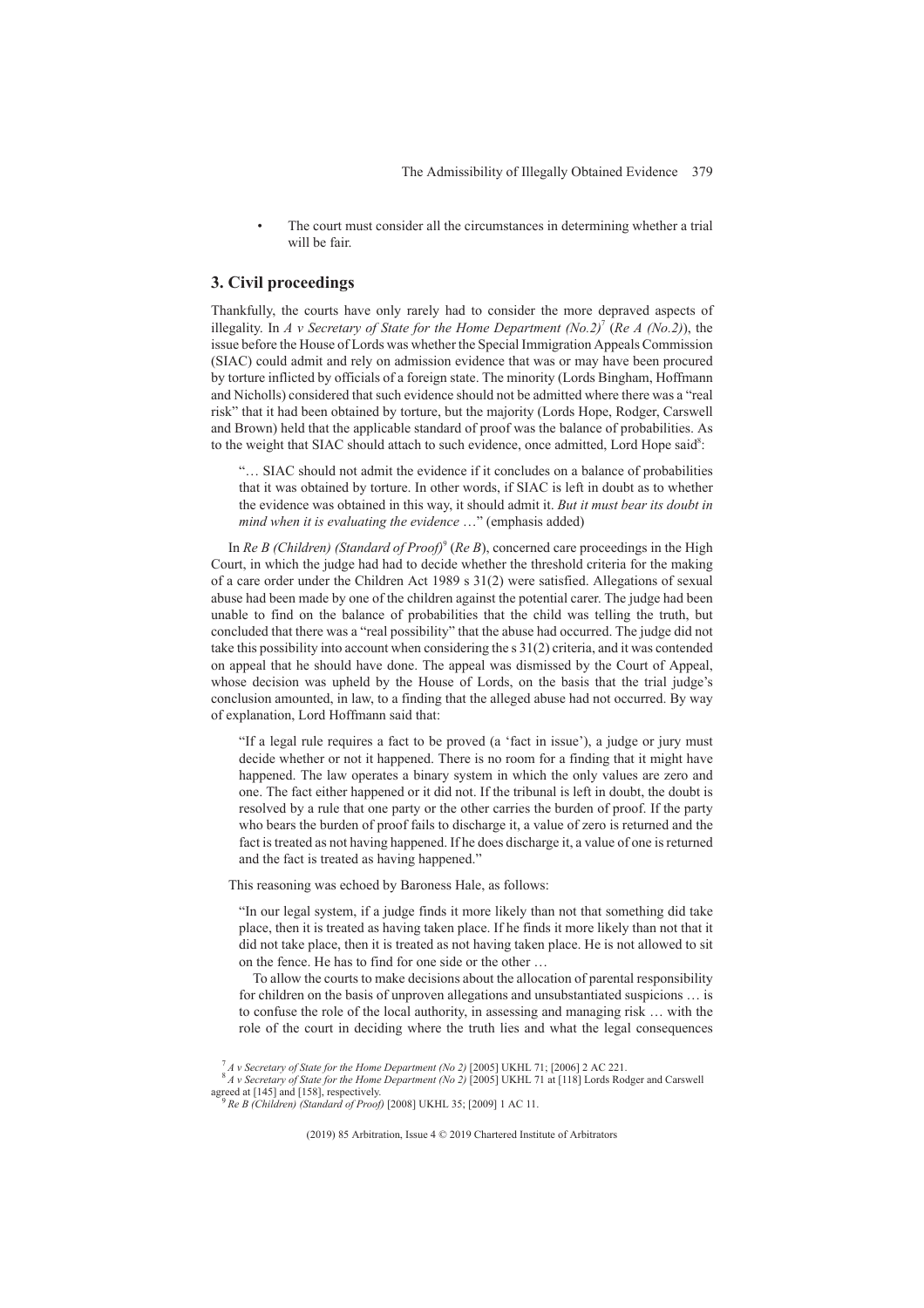should be. I do not underestimate the difficulty of deciding where the truth lies but that is what the courts are for."

The basis for the exclusion of evidence of admission under torture or oppression was explained by Lord Bingham in *Re A (No.2)*. He said:

"It trivialises the issue … to treat it as an argument about the law of evidence. The issue is one of constitutional principle, whether evidence obtained by torturing another human being may lawfully be admitted against a party to proceedings in a British court, irrespective of where, or by whom, or on whose authority the torture was inflicted. To that question I would give a very clear negative answer.

… The principles of the common law, standing alone, in my opinion compel the exclusion of third party torture evidence as unreliable, unfair, offensive to ordinary standards of humanity and decency and incompatible with the principles which should animate a tribunal seeking to administer justice. But the principles of the common law do not stand alone. Effect must be given to the European Convention [on Human Rights], which itself takes account of the all but universal consensus embodied in the [International Convention against Torture] ...'

Lord Carswell also addressed unreliability:

"The unreliability of such evidence is notorious: in most cases one cannot tell whether correct information has been wrung out of the victim of torture … or whether, as is frequently suspected, the victim has told the torturers what they want to hear in the hope of relieving his suffering."

And in the Court of Appeal in the same case Neuberger LJ (as he then was) observed<sup>10</sup>:

"… one of the principal reasons why a confession made by an accused is excluded from evidence unless it was voluntary is that such a confession is self evidently unreliable. That reason would apply with equal force to a statement obtained from a third party under torture."

Dealing specifically with civil proceedings, in *Shah v Gale*<sup>11</sup> Leveson J (as he then was) said:

"… for the purposes of civil proceedings … the most important aspect of any so-called confession must be its reliability. Torture or oppression critically affect reliability …"

These cases focus on confessions or statements. What is unclear is the extent to which cogent documentary evidence might be excluded if it was discovered as a result of torture or oppression. If, under torture, the victim directs the interrogator to a secret stash of genuine documents would the illegal means or deception be condoned on the basis of relevance, (applying *Imerman*<sup>12</sup> and on the basis that the confession under torture was shown not to be unreliable: the documents were where the victim had said)? Is a distinction to be drawn between evidence created by illegal means (evidence in *Jones* that the claimant appeared to be uninjured or a confession under torture) and genuine cogent evidence that is found by the use of illegal means (or via deception) (*Imerman*)?

In *Shagang Shipping Co Ltd v HNA Group Co Ltd*, <sup>13</sup> the court was faced at trial with HNA contesting liability to Shagang Shipping Co Ltd on the basis of bribery, relying on various admissions of bribery which Shagang contended had been obtained by torture. The court was asked to reconcile the apparent discrepancy between *Re A (No 2)* and *Re B*. It

<sup>&</sup>lt;sup>10</sup> A v Secretary of State for the Home Department [2004] EWCA Civ 1123; [2005] 1 WLR 414 at [414].<br><sup>11</sup> Shah v Gale [2005] EWHC 1087 (QB).<br><sup>12</sup> Imerman v Imerman [2010] EWHC 64 (Fam); [2010] 2 FLR 802.

understood that permission to appeal has been granted by the Supreme Court).<br>
<sup>13</sup>Shagang Shipping Co Ltd v HNA Group Co Ltd [2018] EWCA Civ 1732; [2019] 1 Lloyd's Rep 150 (it is understood that permission to appeal has b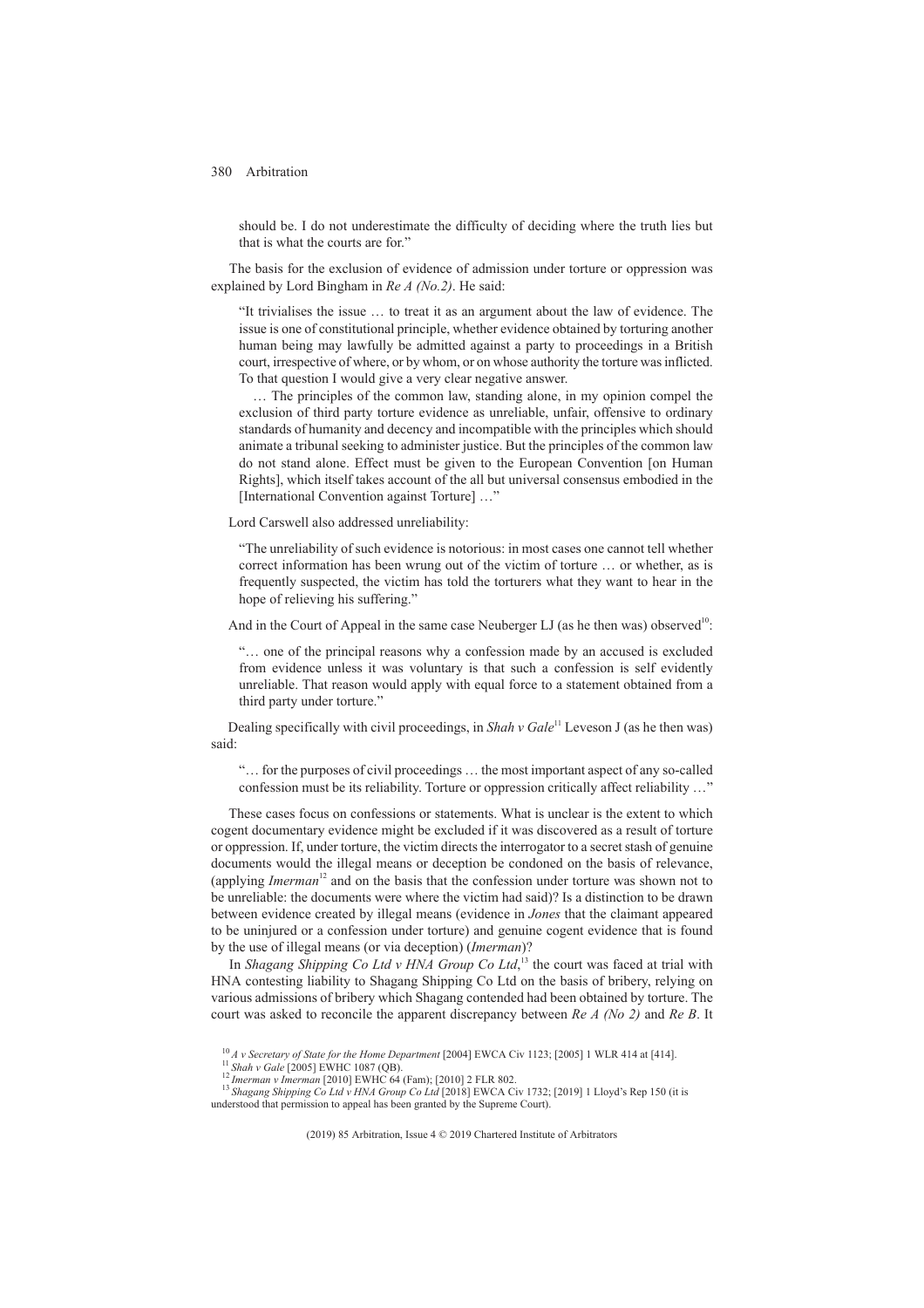was argued that *Re B* should be followed because it was in line with established principles of the law of evidence, whilst the unique context of *Re A (No 2)* meant that it had no wider application.

The court held that the context of *Re A (No 2)* was entirely different from the facts of *Shagang* as *Re A (No 2)* concerned a statutory tribunal, the task of which was to assess whether there were reasonable grounds for belief in the existence of a risk. That was very different to the task that faces a civil court, which is to determine whether a claim succeeds or fails based on findings of fact. Further, SIAC was subject to its own evidential rules and procedures, including that it could receive evidence which would not be admissible in a court of law. There was no hint in the judgments that the principles they articulated had any application outside SIAC. Nor was there any authority supporting the proposition that a civil court, having made a finding of fact on the balance of probabilities, may take into account a residual doubt as to that fact. Further, the court held, it would be surprising indeed if, in passages where they expressly referred to SIAC, and to SIAC alone, the House of Lords had intended to make a fundamental change to the established rules of evidence in civil proceedings.

The court accepted and endorsed the constitutional abhorrence for torture, but did not consider that it had any bearing on a civil judge's responsibility to decide whether something is more likely than not to have happened. In *Shagang*, the judge was unable to find on the balance of probabilities that the admissions had been obtained by torture. That was, in law, a finding that there was no torture. The court did not accept the submission that this finding should be confined to the context of admissibility of the evidence that admitted the bribery. It applied equally to the question of what weight should be attached to those admissions once held to be admissible. In *Re A (No.2)*, the very question that SIAC had to determine was whether there was a reasonable belief that the appellants' presence in the UK posed a risk to national security, and reasonably suspected them of being terrorists. The reasonableness of the belief might be directly affected by any lingering doubts that the evidence had been extracted by torture.

Once the judge had decided that torture had not been proved on the balance of probabilities, he was bound entirely to disregard the possibility that the admissions had been obtained by torture. He had decided the point, and that was the end of it. If he took his lingering doubts as to torture into account in evaluating the weight to be attached to the admissions, he made an error of law.

It thus follows that even if the area of the highest depravity, the courts will apply the conventional test resorting to relevance and reliability; there is no room for a finding that something might have happened; it either did or did not and any doubts as to whether it did or did not cannot go to weight.

### **4. Non-torture cases**

## *Jones v University of Warwick*<sup>14</sup>

In the more normal arena of civil proceedings illegally obtained evidence is, generally, admitted. The leading case is *Jones v University of Warwick*. The Court of Appeal, having made reference to a number of the above criminal cases and principles, concluded that the approach must be dictated by the over-riding objective of dealing with a case justly. The court must balance all the circumstances on a case by case basis including the relevance of the evidence and the effect of its exclusion. On that basis, there may be cases where the behaviour of the person obtaining the evidence was so outrageous that the case based on it will be struck out. If called on to make that assessment it is probable that a claim or defence

<sup>14</sup> *Jones v University of Warwick* [2003] EWCA Civ 151; [2003] 1 WLR 954.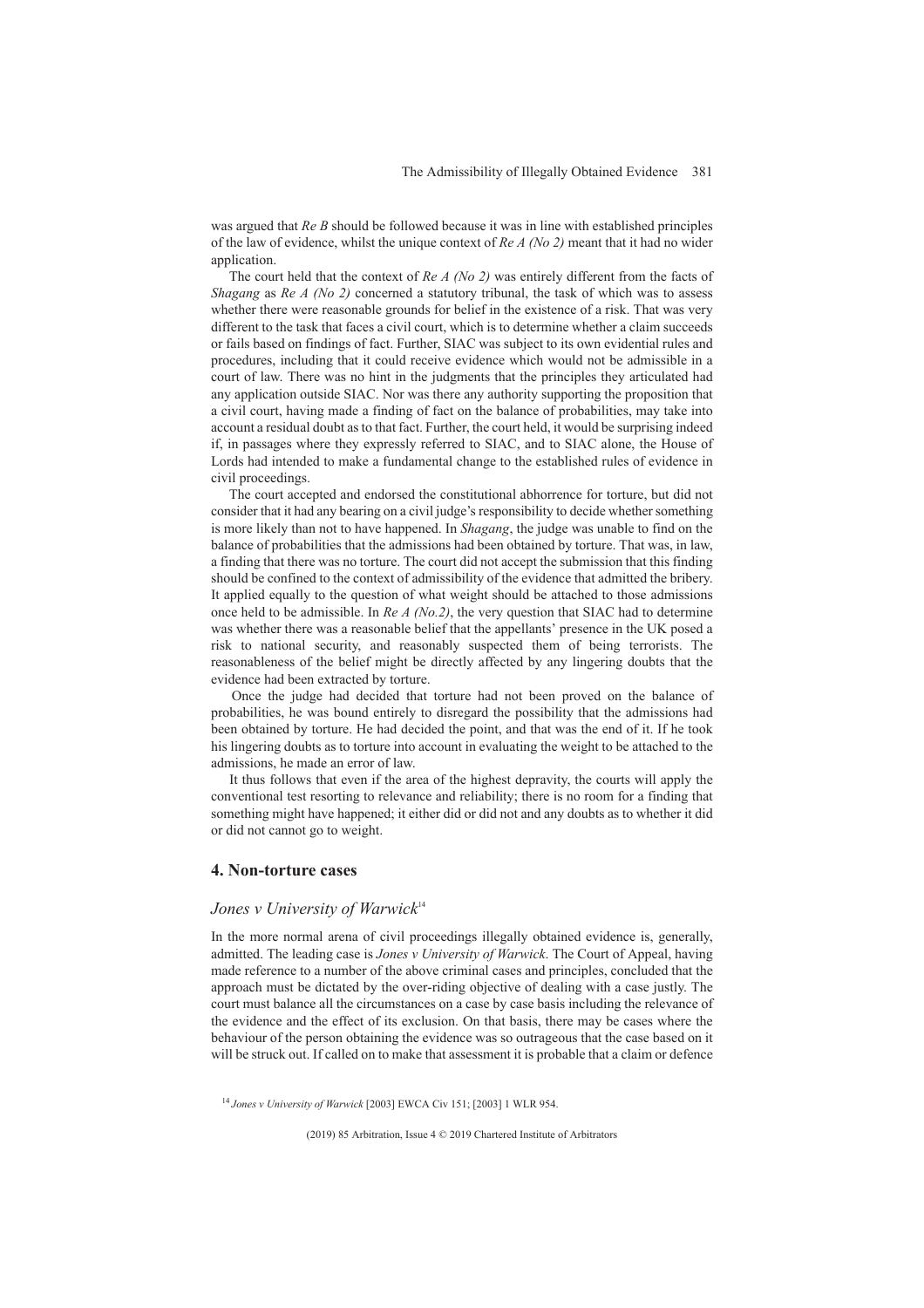will not be struck out if a fair trial remains possible: *Arrow Nominees Inc v Blackledge*.<sup>15</sup> It may be that improper behaviour should have costs consequences whilst the evidence is admitted.

Largely following the criminal standard, in the civil field CPR 32.1 provides that the court *may* exclude evidence which would otherwise be admissible. The admission of illegally obtained evidence does not involve the court condoning illegal activity: *Memory Corp v Sidhu (No 2)*. 16

Evidence obtained illegally will not be litigation privileged: *Dubai Aluminium Co Ltd v Al-Alawi*<sup>17</sup> and, potentially, nor will the documents concerning gathering that evidence: eg instructions to an enquiry agent and reports from the enquiry agents. In *Kuwait Airways* Corp v Iraqi Airways Co (No 6),<sup>18</sup> the Court of Appeal held that the principle applied equally to a claim to litigation privilege as to a claim to legal advice privilege. The principle applies because the gravity of the wrongdoing must be such as to bring the case outside of, or outweigh, the public interest underlying the privilege.

If seeking an equitable remedy, eg a freezing injunction, the applicant must have "clean hands". That rule does not, however, apply to "general depravity". To deprive an applicant of relief there must be an "immediate and necessary relation" between the depravity and claimed equitable relief: *Moody v Cox & Hatt*. 19

In *Fiona Trust Holding Corp v Privalov*, <sup>20</sup> the claimants alleged that they were the victim of a conspiracy to defraud by the defendants. The claimants sought freezing injunctions supported by evidence from a private investigator containing private banking details (and other parts which were redacted). The defendants sought full disclosure of the investigations conducted by the investigator and the instructions he was provided. The court declined to order disclosure and, in any event, the investigator's evidence was not central to the application for a freezing injunction and *Moody* did not prevent the grant of relief. The court would consider (at a later stage) any issues of the claimants' conduct.

Further examples of the civil courts considering the circumstances are:

- A private inquiry agent was hired by the University of Warwick posed as market researcher and gained access to the home of Jones with the purpose of covertly obtaining video evidence to cast doubt on a personal injury claim made against them by Jones. The footage clearly showed that the extent of the injury was not as severe as had been claimed, and the evidence was deemed admissible by the court. However, serious costs sanctions were applied to the University due to this improper method of obtaining evidence. This included all costs of the application to exclude (even though unsuccessful) including two appeals as well as an indication that indemnity costs of the action might properly be ordered: *Jones v University of Warwick*. 21
- Covert (and potentially illegal) audio recordings made for "corporate espionage" purposes admitted, even though application was made during trial and albeit under strict conditions: *Agents Mutual v Gascoigne Halman*. 22
- Covert surveillance film and photographs in a personal injury claim were refused to be admitted but not on the basis of illegality or impropriety, rather on the basis of case management, ie that it was too close to trial and amounted to ambush and could not be accommodated in the time to trial; furthermore

<sup>15</sup> *Arrow Nominees Inc v Blackledge* [2000] CP Rep 59; [2001] BCC 591—a case concerning the destruction of evidence.<br>
<sup>16</sup> Memory Corp v Sidhu (No 2) [2000] 1 WLR 1443, [2000] CPLR 171.<br>
<sup>17</sup> Dubai Aluminium Co Ltd v Al-Alawi [1999] 1 WLR 1964; [1999] 1 All ER 703.<br>
<sup>18</sup> Kuwait Airways Corp v Iraqi Airways Co (No 6) [2005] EWH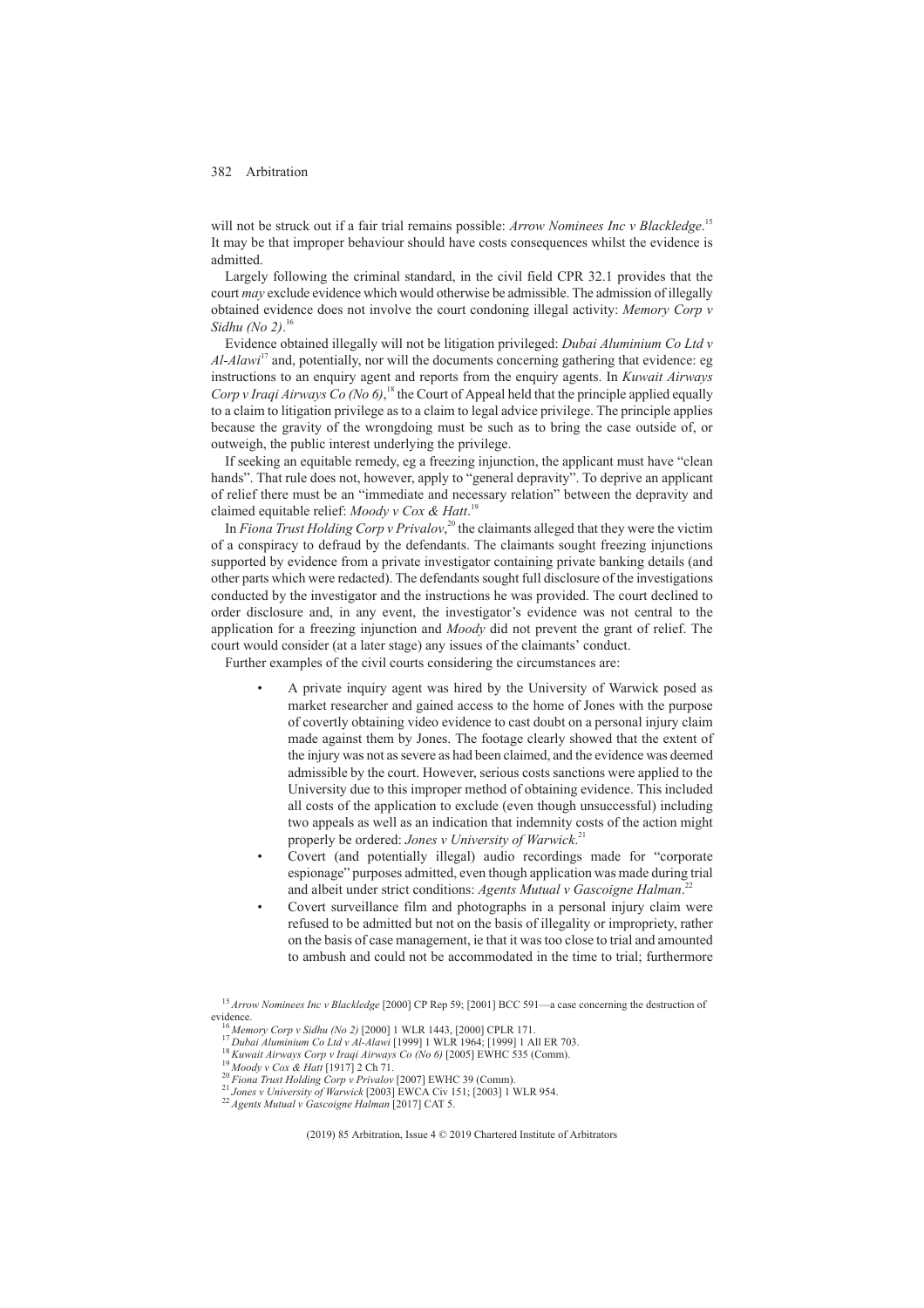it would add to the length of trial such that it could not proceed: *O'Leary v Tunnelcraft Ltd*. 23

- Covert surveillance film, was not an ambush, could legitimately be disclosed after witness statements and would be admitted: *Douglas v O'Neill*. 24
- The family courts deciding *Imerman v Imerman*<sup>25</sup> considered a marriage which had broken down. Fearing her husband might conceal assets during divorce proceedings, Mrs Imerman instructed her brother (who shared an office with Mr Imerman) to make illegal hard copies of documents on his computer. The issues in the case surrounded whether the documents should be returned to Mr Imerman and whether the documents should be admissible by Mrs Imerman. The court held that the although the documents obtained were protected by the Human Rights Act 1998 art 8, the court has discretion regarding whether illegally or irregularly obtained information or documents may admissible for the purpose of court proceedings. Once again, the court considered the over-riding objective and whether it was in the public interest (and whether justice would be done between the parties) without it. This was, of course, balanced with Mr Imerman's right of confidentiality. The court found that the evidence was admissible, but awarded cost sanctions against Mrs Imerman.

It will be apparent from the foregoing that whether one applies PACE s 78 criteria, or that of the CPR 1 and 32, the approach is broadly the same. There is no automatic exclusion unless the circumstances reach such a high level of impropriety as to offend the court's conscience or sense of justice. The court must consider all of the circumstances on a case by case basis before deciding whether relevant evidence should be excluded so as to ensure a fair hearing.

## **5. Arbitration**

In the arbitration arena the picture is more nuanced. The institutional rules do not address the specific situation of illegally obtained evidence and nor does the Model Law—rather they embrace broad permissive admissibility powers. However, allegations of duties of good faith may arise (eg the Third Preamble to the IBA Rules on the Taking of Evidence in International Arbitration provides that "The taking of evidence shall be conducted on the principles that each Party shall act in good faith  $\dots^{26}$ ; as may an allegation that a party has not been treated fairly by having evidence admitted against it (eg Arbitration Act 1996 s 33: "The tribunal shall … act fairly and impartially as between the parties …"); or a party may complain that it has not been able to fully put its case if it cannot adduce the evidence that it desires to adduce (eg Arbitration Act 1996 s 33: "The tribunal shall … [give] each party a reasonable opportunity of putting his case …").

The IBA Rules on the Taking of Evidence in International Arbitration, equally, does not really address illegally obtained evidence head-on. Article 9(2) provides that "… Tribunal

… shall … exclude from evidence … any document … for any of the following reasons: … (b) legal impediment …". In considering "legal impediment" the tribunal may take into account the expectations of the parties and fairness and equality: art  $9(3)(c)$  and (e). As with civil proceedings, bad faith can lead to costs sanctions: art 9(7).

In international commercial arbitrations not only are awards confidential but decisions on admissibility are often taken at an interim stage and will usually be determined by order rather than award which are, of course, also confidential and which are even less likely to

<sup>&</sup>lt;sup>23</sup> O'Leary v Tunnelcraft Ltd [2009] EWHC 3438 (QB).<br><sup>24</sup> Douglas v O'Neill [2011] EWHC 601 (QB).<br><sup>25</sup> Imerman v Imerman [2010] EWHC 64 (Fam), [2010] 2 FLR 802.<br><sup>26</sup> And see also IBA Rules on the Taking of Evidence in In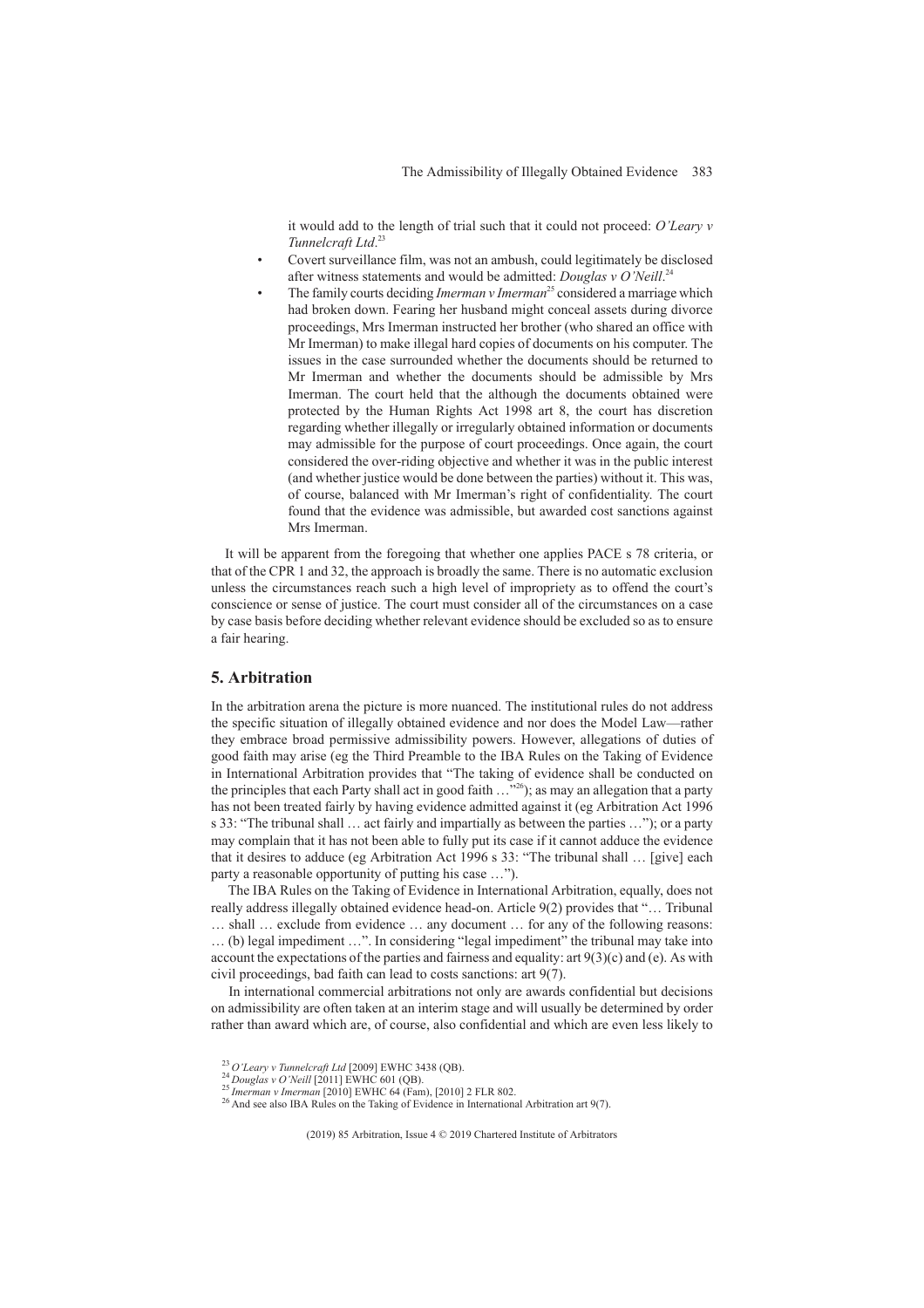be leaked than awards. Information on how tribunals address illegally obtained evidence is, at best, therefore anecdotal rather than forensic. The preponderance of materials are, therefore, in the ICSID/treaty arena but many of the tribunals express that the stance that they have taken is equally applicable in any international arbitration.

### *Corfu Channel case*

An early example of a Tribunal dealing with illegally obtained evidence is the *Corfu Channel* case.27 The *Corfu Channel* case was the first dispute to be brought before the newly established International Court of Justice—the successor to the Permanent Court of International Justice. In 1946 in the Corfu Strait, two British destroyers struck mines in Albanian waters and suffered damage, including serious loss of life. The Government of the UK filed an application instituting proceedings against the Government of the People's Republic of Albania seeking a decision to the effect that the Albanian Government was responsible for the consequences of the incident and must make reparation or pay compensation. Albania, for its part, had submitted a counter-claim against the UK for having violated Albanian territorial waters in 1946 when the UK swept for mines and mines of the type that caused the damage to the destroyers were found. The court found that Albania was responsible for the explosions and for the resulting damage and loss of human life suffered by the UK. The court also found that the later minesweeping by the UK had violated Albanian sovereignty and although that violation of territorial waters had enabled evidence to be collected, the evidence had been admitted. The declaration of violation was considered sufficient sanction for the violation of territorial waters and hence the obtaining of evidence illegally. The court ordered Albania to pay the UK compensation.

### *Iranian Hostages case*

Many will remember the crisis. Iran (more strictly a dissident group of students) invaded and took 52 hostages from US embassy and seized documents. Iran failed to either prevent the incursion of remedy it. Iran sought to justify its actions in doing so on the basis that the US had improperly or unlawfully interfered in Iranian affairs and the question of the "hostages"; invasion and documents:

"represents a marginal and secondary aspect of an overall problem … more than 25 years of continual interference by the United States in the internal affairs of Iran, the shameless exploitation of our country, and numerous crimes … the Court cannot examine the American Application divorced from its proper context, namely the whole political dossier of the relations between Iran and the United States over the last 25 years."

Beyond two letters to the ICJ (the quote above derives from one of them) Iran neither appeared nor participated in the case.

It might be inferred that Iran speculated that the US would not voluntarily produce the documents that Iran alleged would be incriminating and supportive of its case of improper interference with its affairs—and hence inaction or self-help was justified.

The court<sup>28</sup> ordered the documents be given to the protecting Power. The court did not address specifically that the admissibility or otherwise of the documents that presumably would have been alleged to evidence the alleged US wrongdoing in the affairs of Iran, as Iran did not seek to deploy them, as it did not participate. But from the language of the decision it appears that the ICJ would not have admitted evidence obtained in violation of many international conventions.

<sup>27</sup> *UK v Albania* (1949) ICJ Rep 4. <sup>28</sup> *US v Iran* (1980) ICJ Rep 1.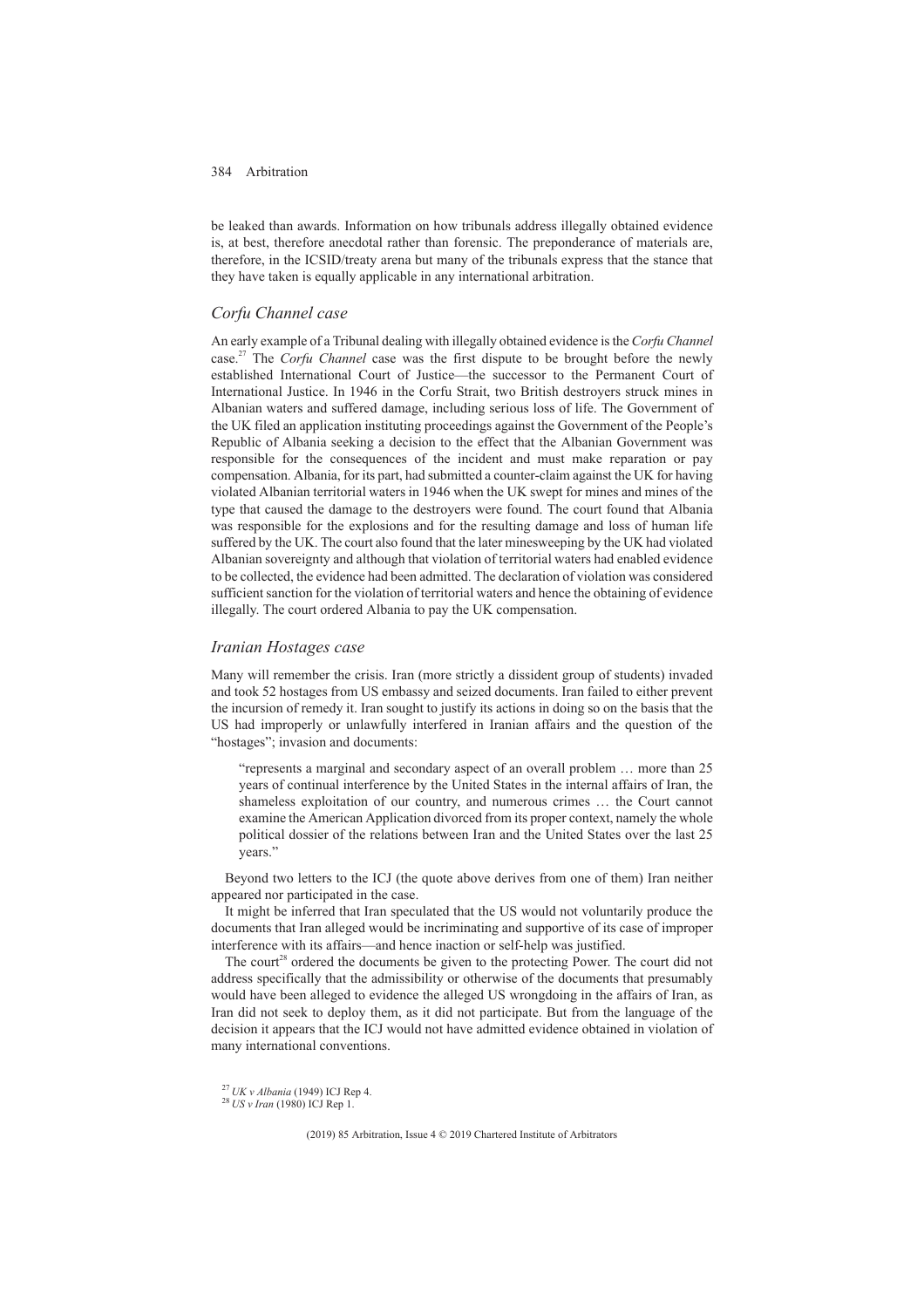## *Methanex Corp v USA*

The Methanex case was an investment dispute between Canada-based Methanex Corp and the US, based on the provisions in the NAFTA Ch 11 on investment. Methanex is a major producer of methanol, a key component of MTBE (methyl tertiary butyl ether), which is used to increase oxygen content and act as an octane enhancer in unleaded gasoline. Methanex launched its arbitration against the US in response to the March 1999 order by the State of California to ban the use of MTBE by the end of 2002. The tribunal undertook an extensive review of the process by which California enacted its MTBE ban. In brief, it found that the legislative process had been transparent, science-based, subject to due process and to legitimate peer review, and done in a manner that was consistent with California practice in this area. Methanex' allegations of corruption on the part of a California Governor, were determined to be unfounded, and thus were not accepted as a basis to interfere with the overall assessment of the legislative process as summarised above.

The US sought to have declared inadmissible certain evidence as having been gathered in a manner inconsistent with duties of good faith inherent in any arbitration: by trespassing in the office of the head of a lobbying organisation. The US also relied on equality of arms: both parties implicitly agreed that it would not use illegal means to gather evidence.

The documents were copies of documents contained in the files of the lobbying company including personal notes, private correspondence, materials expressly subject to legal privilege and a private address book.

Methanex contended, initially, that it had obtained the documents by "dumpster-diving" in a public area. Latterly, in contended that the dumpster might have been in a private area but the door into the private area might have been open or ajar.

The tribunal held that the documents should form no part of the record and held:

- Each party owed a duty "to conduct themselves in good faith during these arbitration proceedings and to respect the equality of arms between them, the principles of 'equal treatment' and procedural fairness also being required by Article 15(1) of the UNCITRAL Rules".
- The evidence demonstrated "at least a reckless indifference by Methanex as to whether civil trespass was committed by its collection-agents".
- "… the evidence shows beyond any reasonable doubt that Methanex unlawfully committed multiple acts of trespass over many months …".
- The documents were, however, "only of marginal evidential significance ... [which] could not have influenced the result of this case".
- In relation to documents gathered before the commencement of the arbitration: the documents had been obtained unlawfully and admission of that evidence would have been "in violation of a general duty of good faith imposed by the UNCITRAL Rules and, indeed, incumbent on all who participate in international arbitration, without which it cannot operate".
- In relation to documents gathered after the commencement of the arbitration: the documents had been obtained unlawfully and admission of that evidence would have been "in violation of its general duty of good faith, and moreover, that Methanex's conduct, committed during these arbitration proceedings, offended basic principles of justice and fairness required of parties in every international arbitration".

## Libananco Holdings v Turkey<sup>29</sup>

Libananco applied for disclosure of documents related to surveillance by Turkey of claimant's potential witnesses and counsel contending that surveillance of counsel violated

<sup>29</sup> *Libananco Holdings v Turkey* ICSID Case No ARB/06/8.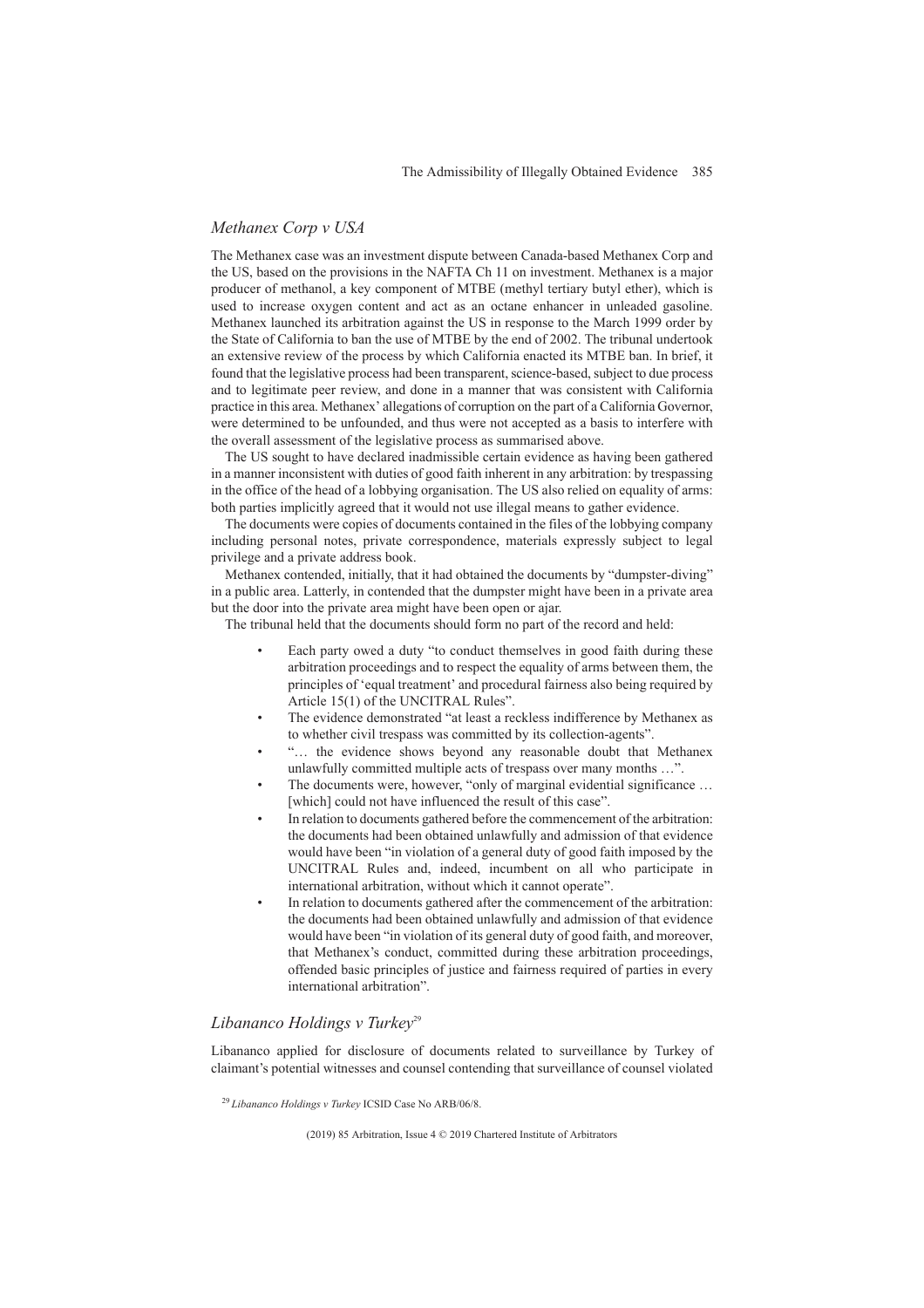generally accepted principles of privilege and impeded the preparation of the claim. Turkey denied any surveillance and the application was considered withdrawn. Later, Libananco made a further application for production on the grounds that it had:

"recently has learned of Turkish court orders requested and obtained by [Turkey] in 2007 and 2008, expressly to conduct intercepts of emails and MSN instant messages not only sent by and to persons associated with Claimant, but also approximately 1,000 privileged, private and confidential emails sent by, to and between Claimant's counsel of record in connection with this arbitration over the past year."

Turkey accepted the facts but contended that the motivation was not the arbitration or targeting counsel but rather attempts to prevent money laundering, the documents had been retained by the police and not passed to the relevant ministry or Turkey's counsel in the arbitration. Turkey had the right, indeed the duty as a sovereign state, to investigate crime. The tribunal held:

- "Among the principles affected are: basic procedural fairness, respect for confidentiality and legal privilege (and indeed for the immunities accorded to parties, their counsel, and witnesses under Articles 21 and 22 of the ICSID Convention); the right of parties both to seek advice and to advance their respective cases freely and without interference; and no doubt others as well … It requires no further recital by the Tribunal to establish either that these are indeed fundamental principles, or why they are."
- "… parties have an obligation to arbitrate fairly and in good faith and that an arbitral tribunal has the inherent jurisdiction to ensure that this obligation is complied with; this principle applies in all arbitration …"
- The Tribunal ordered:
	- "[Turkey] must not intercept or record communications between legal counsel for the Claimant on the one hand and representatives of the Claimant and other persons in Turkey on the other hand." —
	- "... all emails (including attachments) and communications intercepted … which in any way relate to this arbitration … be destroyed."
	- "All privileged documents and information which have been tendered or disclosed to the Tribunal in connection with the Claimant's application … will be excluded from the evidence to be received in this arbitration."
	- "The Tribunal recognizes that the Respondent may in the legitimate exercise of its sovereign powers conduct investigations into suspected criminal activities in Turkey. The Respondent must, however, ensure that no information or documents coming to the knowledge or into the possession of its criminal investigation authorities shall be made available to any person having any role in the defence of this arbitration."

### *Conoco Phillips Petrozuata BV v Bolivarian Republic of Venezuela*<sup>30</sup>

After issuing the final award the tribunal was presented with additional information available from WikiLeaks. The case concerned the expropriation of oil and gas assets by the government. Conoco alleged that the Government had been unwilling to negotiate fair compensation. The tribunal had found that there had been a failure to negotiate in good faith. The new additional documents included diplomatic communications between the

<sup>30</sup> *Conoco Phillips Petrozuata BV v Bolivarian Republic of Venezuela* ICSID Case No ARB/07/30.